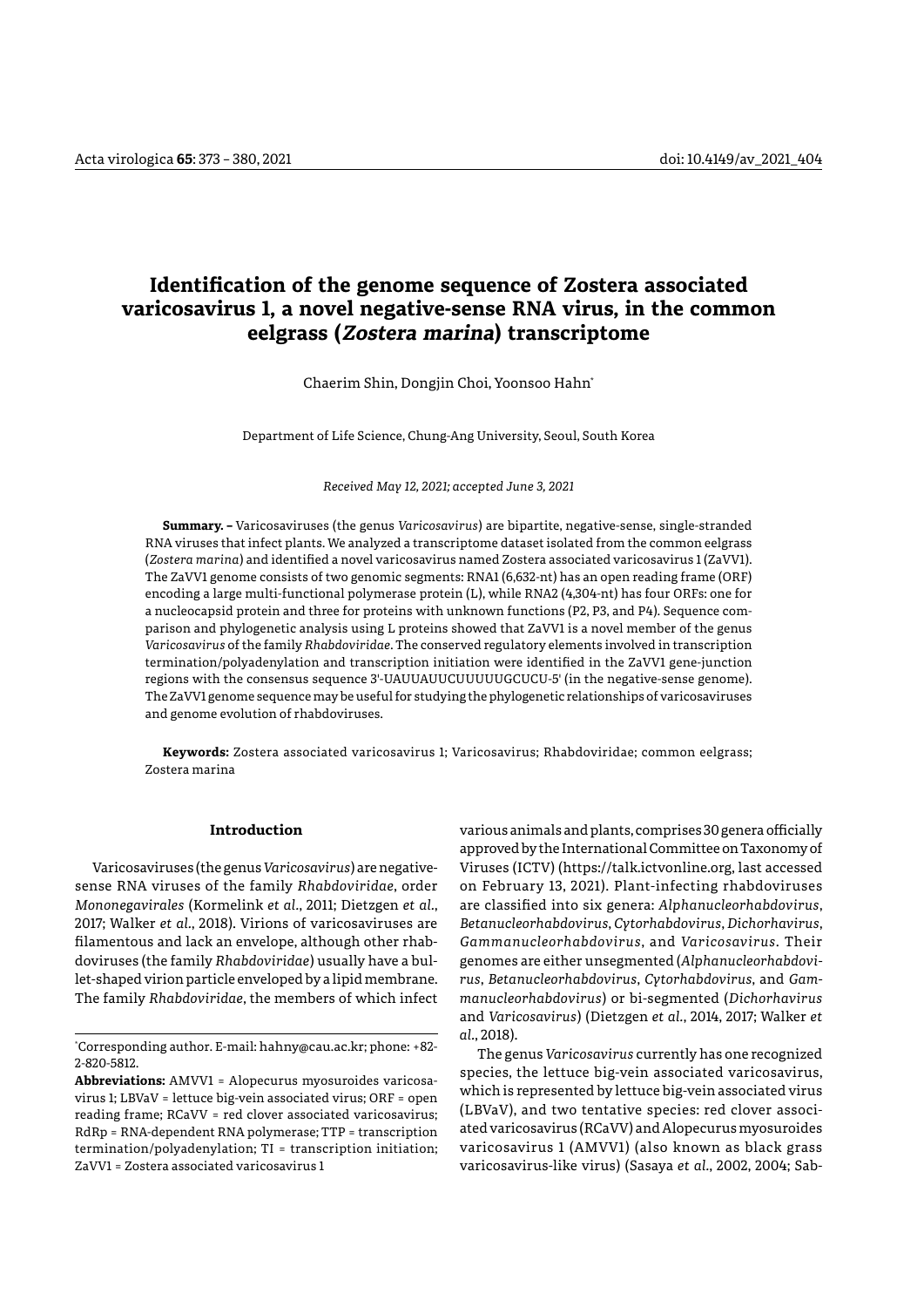badin *et al.*, 2017; Koloniuk *et al.*, 2018b). Varicosaviruses are reported to be transmitted by soil-borne chytrid fungi (Whitfield *et al.*, 2018).

Varicosaviruses have linear, bipartite, negative-sense, single-stranded RNA genomes, which possess two segments called RNA1 and RNA2. The RNA1 segments of three known varicosaviruses commonly encode a large multifunctional protein (L) (Sasaya *et al.*, 2002; Sabbadin *et al.*, 2017; Koloniuk *et al.*, 2018b). The L protein, which contains an RNA-dependent RNA polymerase (RdRp) domain and mRNA capping domain, is a polymerase involved in the genome replication and mRNA transcription of rhabdoviruses (Jackson *et al.*, 2005; Walker *et al.*, 2018). The LBVaV RNA1 segment was predicted to have an additional small ORF with unknown function in front of the L protein ORF, whereas RCaVV and AMVV1 have no additional ORFs in their RNA1 segments (Sasaya *et al.*, 2002).

The RNA2 segments of known varicosaviruses have three to five ORFs (Sasaya *et al.*, 2004; Sabbadin *et al.*, 2017; Koloniuk *et al.*, 2018a). The first ORF encodes a nucleocapsid protein (N), also known as coat protein, which encapsidates the viral genomic RNAs and is commonly shared with other rhabdoviruses (Jackson *et al.*, 2005; Walker *et al.*, 2018). Two or more additional ORFs with unknown functions were predicted in the RNA2 segment. These additional ORFs were named protein 2 (P2), protein 3 (P3), protein 4 (P4), and protein 5 (P5) in LBVaV; 47-kDa protein (47K) and 20-kDa protein (20K) in AMVV1; and P2 and P3 in RCaVV. There were no meaningful amino acid (aa) sequence similarities among these ORFs, except between the RCaVV P2 and AMVV1 47K proteins. Although LBVaV and RCaVV have proteins with the same name, P2 and P3 proteins have no notable sequence similarities.

The negative-sense RNA genomes of rhabdoviruses are used as templates for the transcription of viral gene mRNAs that are translated into proteins (Jackson *et al.*, 2005; Walker *et al.*, 2011). There are conserved regulatory elements in the gene-junction regions of rhabdoviruses, which are responsible for transcription termination/ polyadenylation (TTP) of the preceding gene and transcription initiation (TI) of the following gene (Jackson *et al.*, 2005; Goh *et al.*, 2020; Zhou *et al.*, 2020). The TTP and TI elements are separated by an untranscribed spacer that is one or several nucleotides (nt) in length (Goh *et al.*, 2020; Orfanidou *et al.*, 2020; Zhou *et al.*, 2020). The genejunction region consensus sequence of LBVaV, RCaVV, and AMVV1 was reported as 3'-NAUNNNNNUUUUU–G– CUCU-5', where the dashes separate three elements: TTP (3'-NAUNNNNNUUUUU-5'), untranscribed spacer (3'-G-5'), and TI (3'-CUCU-5') (Koloniuk *et al.*, 2018b).

RNA-seq data obtained from plant tissues often contain viral sequences derived from latently infected RNA viruses. Contigs assembled from these viral sequences

can be detected by bioinformatics analysis (Nibert *et al.*, 2016; Lee *et al.*, 2019; Bejerman *et al.*, 2020). Previously, we reported numerous novel RNA virus genome sequences identified in plant transcriptome datasets (Goh and Hahn, 2019; Park *et al.*, 2019, 2020, 2021; Goh *et al.*, 2021). The common eelgrass (*Zostera marina*) is an aquatic plant that predominantly grows in temperate coastal waters and plays key roles in coastal ecosystems (Dahl *et al.*, 2016; Reynolds *et al.*, 2016). In the present study, we analyzed a common eelgrass transcriptome dataset and identified the genome sequence of a novel virus belonging to the genus *Varicosavirus* (Tan *et al.*, 2020).

### **Materials and Methods**

The common eelgrass transcriptome dataset (six sequencing runs totaling 41.9 gigabase pairs) was downloaded from the Sequence Read Archive (SRA) of the National Center for Biotechnology Information (NCBI) (Tan *et al.*, 2020). The SRA accession numbers were SRR11192591, SRR11192592, SRR11192593, SRR11192594, SRR11192595, and SRR11192596. RNA-seq reads were filtered to collect high-quality sequences using the sickle program (version 1.33; https://github.com/najoshi/sickle) with the parameter "-q 30 -l 55." High-quality reads from all six runs were pooled into a single dataset and subjected to *de novo* contig assembly using the SPAdes program (version 3.14.1; http://cab.spbu.ru/software/spades) (Bushmanova *et al.*, 2019).

Tentative virus-derived genome contigs were detected by the sequence comparison of the common eelgrass transcriptome contigs and known viral RdRp sequences (a total of 2,565 sequences), which were obtained from the Pfam database (release 33.1; https://pfam.xfam.org). The Pfam accession numbers for the viral RdRp domain sequences were PF00602, PF00603, PF00604, PF00680, PF00946, PF00972, PF00978, PF00998, PF02123, PF03035, PF03431, PF04196, PF04197, PF05788, PF05919, PF06317, PF07925, PF08467, PF08716, PF08717, PF12426, and PF17501. The DIAMOND program (version 2.0.4.142; https:// github.com/bbuchfink/diamond) in blastx mode was used for sequence similarity searches (Buchfink *et al.*, 2015).

Protein-coding ORFs were predicted using the ORFfinder web server (https://www.ncbi.nlm.nih.gov/orffinder). The pepstats program of the EMBOSS package (version 6.6.0.0; http://emboss.open-bio.org) was used to calculate the molecular weights of the predicted proteins. The InterPro web server (version 5.50-84.0; https://www.ebi.ac.uk/interpro) was used to predict the protein domains.

The NCBI BLAST web server (https://blast.ncbi.nlm.nih.gov/ Blast.cgi) was used to collect protein sequences. Pairwise identities of the protein sequences were calculated using the EMBOSS needle program. Multiple sequence alignment was performed using the MAFFT program (version 7.475; https://mafft.cbrc.jp/ alignment/software), with the parameter "--auto" (Nakamura *et al.*, 2018). The aligned sequences were filtered using the trimAl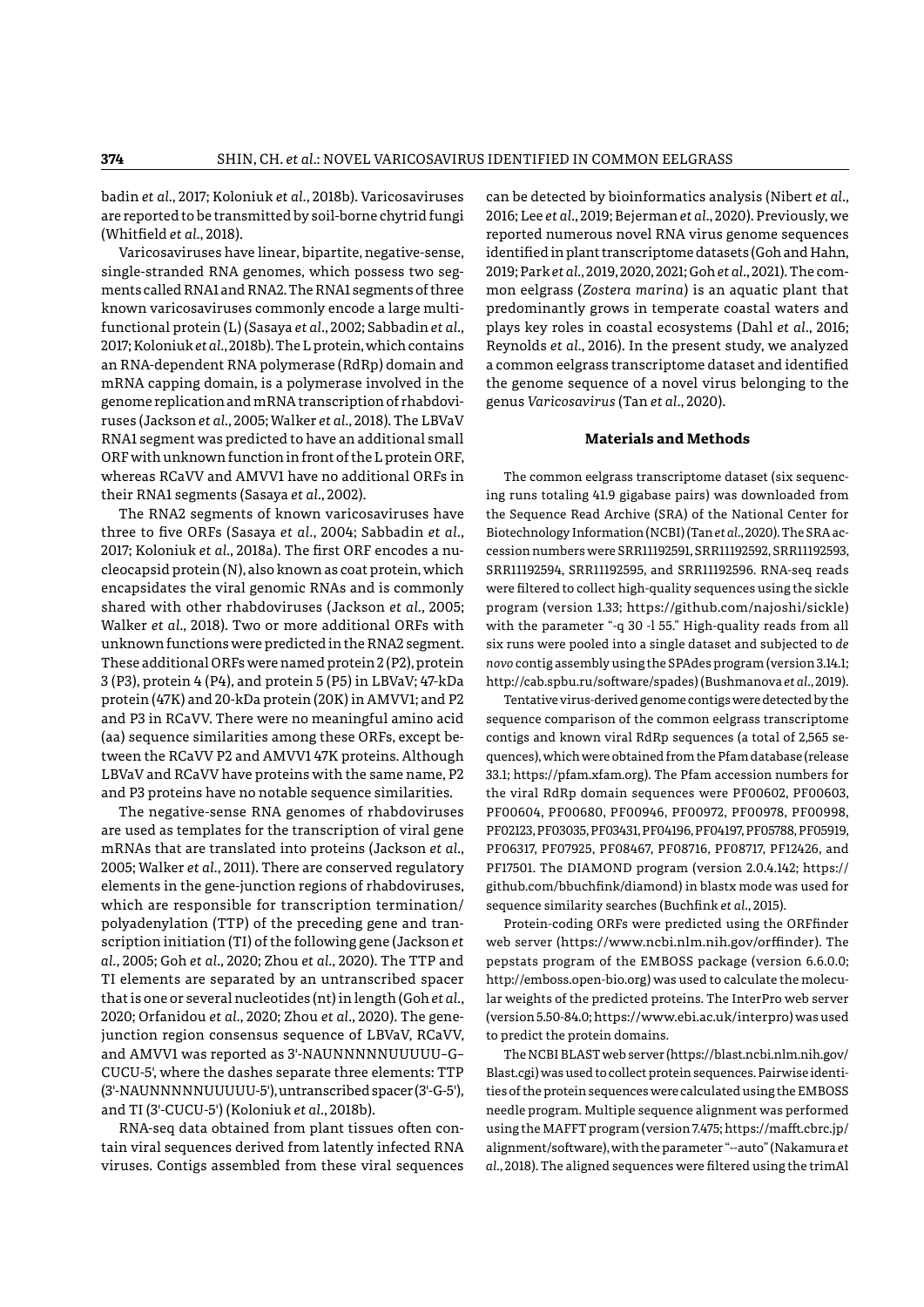| ŕ |  |  |
|---|--|--|
|   |  |  |

| No.          | Genus                  | <b>Virus</b>                           | Acronym      | <b>NCBI</b> <sup>a</sup> | Identityb        |
|--------------|------------------------|----------------------------------------|--------------|--------------------------|------------------|
| $\mathbf{1}$ | Varicosavirus          | Red clover associated varicosavirus    | RCaVV        | AUD57853.1               | 821/2085 (39.4%) |
| 2            |                        | Alopecurus myosuroides varicosavirus 1 | AMVV1        | YP_009130620.1           | 800/2124 (37.7%) |
| 3            |                        | Lettuce big-vein associated virus      | LBVaV        | YP_002308576.1           | 795/2121 (37.5%) |
| 4            | Cytorhabdovirus        | Northern cereal mosaic virus           | <b>NCMV</b>  | NP_597914.1              | 516/2291 (22.5%) |
| 5            |                        | Barley yellow striate mosaic virus     | <b>BYSMV</b> | YP_009177231.1           | 545/2284 (23.9%) |
| 6            |                        | Rice stripe mosaic virus               | RSMV         | YP_009553369.1           | 543/2296 (23.6%) |
| 7            |                        | Tomato yellow mottle-associated virus  | TYMaV        | YP 009352236.1           | 532/2324 (22.9%) |
| 8            |                        | Lettuce necrotic yellows virus         | LNYV         | YP_425092.1              | 571/2273 (25.1%) |
| 9            |                        | Trichosanthes associated rhabdovirus 1 | TrARV1       | DAC81998.1               | 531/2351 (22.6%) |
| 10           | Alphanucleorhabdovirus | Eggplant mottled dwarf virus           | <b>EMDV</b>  | YP 009094358.1           | 510/2308 (22.1%) |
| 11           |                        | Physostegia chlorotic mottle virus     | PhCMoV       | AOT55662.1               | 504/2256 (22.3%) |
| 12           |                        | Potato yellow dwarf virus              | <b>PYDV</b>  | YP_004927971.1           | 499/2255 (22.1%) |
| 13           |                        | Peach virus 1                          | PeV1         | QIQ60850.1               | 522/2252 (23.2%) |
| 14           |                        | Wheat yellow striate virus             | <b>WYSV</b>  | AVV48080.1               | 506/2241 (22.6%) |
| 15           |                        | Rice yellow stunt virus                | RYSV         | NP_620502.1              | 514/2305 (22.3%) |
| 16           |                        | Morogoro maize-associated virus        | MMaV         | AZP55481.1               | 514/2268 (22.7%) |
| 17           |                        | Taro vein chlorosis virus              | TaVCV        | YP_224083.1              | 500/2249 (22.2%) |
| 18           |                        | Maize Iranian mosaic virus             | MIMV         | YP 009444713.1           | 531/2283 (23.3%) |
| 19           |                        | Maize mosaic virus                     | <b>MMV</b>   | YP_052855.1              | 528/2232 (23.7%) |
| 20           | Gammanucleorhabdovirus | Maize fine streak virus                | <b>MFSV</b>  | YP_052849.1              | 552/2258 (24.4%) |
| 21           | Betanucleorhabdovirus  | Datura yellow vein virus               | <b>DYVV</b>  | YP 009176977.1           | 556/2435 (22.8%) |
| 22           |                        | Zhuye pepper nucleorhabdovirus         | ZPNRV        | AZN18347.1               | 539/2436 (22.1%) |
| 23           |                        | Sowthistle yellow vein virus           | SYVV         | QJQ80127.1               | 550/2373 (23.2%) |
| 24           |                        | Cardamom vein clearing virus           | CdVCV        | QJZ27984.1               | 519/2370 (21.9%) |
| 25           |                        | Black currant-associated rhabdovirus   | <b>BCaRV</b> | AUW36419.1               | 530/2437 (21.7%) |
| 26           |                        | Sonchus yellow net virus               | SYNV         | NP 042286.1              | 555/2338 (23.7%) |
| 27           |                        | Alfalfa-associated nucleorhabdovirus   | AaNV         | QAB45076.1               | 523/2321 (22.5%) |
| 28           | Dichorhavirus          | Orchid fleck virus                     | <b>OFV</b>   | YP_001294929.1           | 509/2230 (22.8%) |
| 29           |                        | Clerodendrum chlorotic spot virus      | CICSV        | YP 009666993.1           | 495/2210 (22.4%) |
| 30           |                        | Coffee ringspot virus                  | CoRSV        | YP_009507905.1           | 505/2241 (22.5%) |
| 31           | Vesiculovirus          | Vesicular stomatitis Indiana virus     | <b>VSIV</b>  | NP_041716.1              | 510/2413 (21.1%) |

**Table 1. Sequence comparison of the L proteins of ZaVV1 and representative viruses from the family Rhabdoviridae**

a NCBI Acc. Nos. for the L proteins. bProtein sequence identity to the ZaVV1 L protein in the form of "number of identical residues/aligned length (percent identity)" calculated using the EMBOSS needle program.

software (version 1.4.rev22;<http://trimal.cgenomics.org>) with the parameter "-gappyout" (Capella-Gutierrez *et al.*, 2009). A maximum-likelihood phylogenetic tree was inferred using the IQ-TREE program (version 2.1.2; http://www.iqtree.org), with the parameter "-B 1000" (Minh *et al.*, 2020).

High-quality RNA-seq reads were mapped to viral genome sequences using the URMAP program (version 1.0.1480; [https://](https://drive5.com/urmap) [drive5.com/urmap\)](https://drive5.com/urmap), and sequencing depth was determined using the samtools program (version 1.11; http://www.htslib.org).

Putative regulatory elements conserved in gene-junction regions were detected using the MEME web server (version 5.3.2; http://meme-suite.org/tools/meme) (Bailey and Elkan, 1994). The sequence logo representation of the gene-junction region sequences was created using the WebLogo server (version 3; http://weblogo.threeplusone.com).

# **Results and Discussion**

RNA-seq reads obtained from the leaf tissues of the common eelgrass were assembled to generate contig sequences (Tan *et al.*, 2020). Putative virus-derived contigs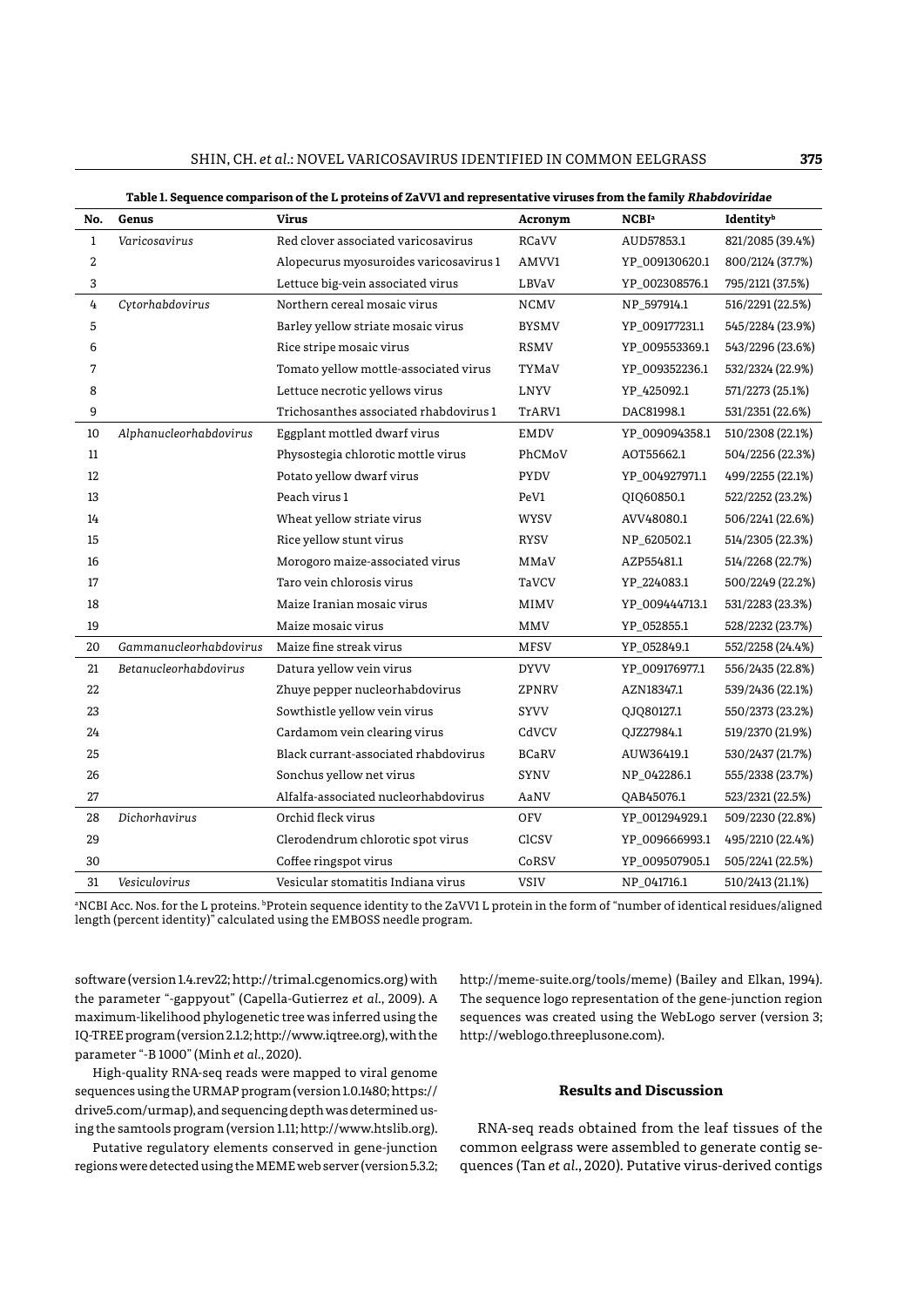

**Comparison of the genome organizations of ZaVV1 and related viruses**

Genome organizations of ZaVV1, three known members of the genus *Varicosavirus* (RCaVV, AMVV1, and LBVaV), orchid fleck virus (OFV, the genus *Dichorhavirus*), and Trichosanthes associated rhabdovirus 1 (TrARV1, the genus *Cytorhabdovirus*) are depicted. Known or predicted ORFs are represented as light green (ZaVV1) or white (other viruses) arrows on the negative-sense strand (3' to 5'). Tentative orthologous proteins are connected by shaded areas: light blue, shared by all rhabdoviruses; light orange, shared among some varicosaviruses; and gray, shared by other rhabdoviruses. Predicted InterPro domains of ZaVV1 proteins are marked by blue lines above the ORF: nuc, "Rhabdovirus nucleoprotein"; pol, "Mononegavirales RNA-directed RNA polymerase catalytic domain"; cap, "Mononegavirales mRNA-capping region V"; and met, "Mononegavirus L protein 2-O-ribose methyltransferase." The RNA-seq read depth of the ZaVV1 genome is shown at the top. Predicted regulatory elements in varicosavirus genomes are indicated by red diamonds.

were identified by a similarity search against known viral RdRp domain sequences. One contig that was 6,632 nt in length showed a strong sequence similarity to the RdRp domain of the RCaVV L protein. A subsequent sequence similarity search of the NCBI protein database using the contig as a query confirmed that it encodes a protein that is markedly similar to the L proteins of RCaVV, AMVV1, and LBVaV (Sasaya *et al.*, 2002; Sabbadin *et al.*, 2017; Koloniuk *et al.*, 2018b). These three viruses are members of the genus *Varicosavirus* of the family *Rhabdoviridae*, the order *Mononegavirales*, suggesting that the contig may be a genomic segment of a novel varicosavirus.

Varicosavirus genomes are composed of two genomic segments: RNA1, which encodes the L protein, and RNA2,

which encodes the N and additional proteins. The 6,632 nt contig was identified as the RNA1 segment of a novel varicosavirus. To identify the RNA2 segment, all known varicosavirus protein sequences were downloaded and compared against all the common eelgrass transcriptome contigs. A contig that was 4,304 nt in length was identified to have an ORF specific for a protein similar to the N proteins of known varicosaviruses. Therefore, these two contigs were considered the RNA1 (6,632-nt contig) and RNA2 (4,304-nt contig) segments of a novel varicosavirus, which was tentatively named Zostera associated varicosavirus 1 (ZaVV1).

The ZaVV1 RNA1 genome segment was predicted to have a single ORF encoding a 2,001-aa L protein, while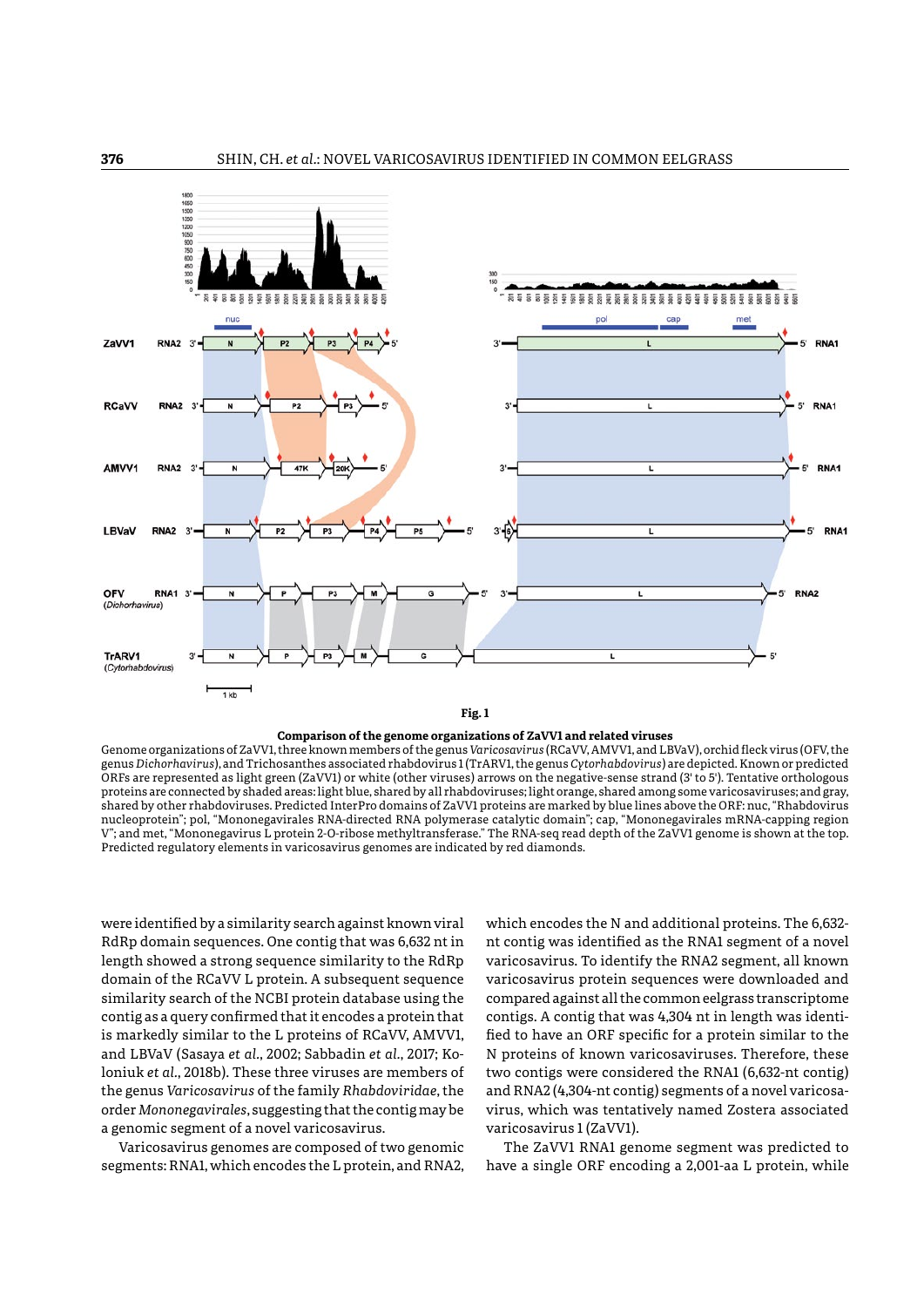

**Fig. 2**



A maximum-likelihood phylogenetic tree was constructed based on the L protein sequences of ZaVV1 and related rhabdoviruses. ZaVV1 was placed within the genus *Varicosavirus*. RCaVV was identified to be the closest member of ZaVV1. The tree was rooted using vesicular stomatitis Indiana virus (VSIV) (the genus *Vesiculovirus*) as the outgroup. Bootstrap support percentages, 95% or greater, calculated from 1,000 replicates, are shown at the nodes.

the RNA2 segment had four ORFs encoding a 438-aa N protein, 353-aa protein 2 (P2), 306-aa protein 3 (P3), and 202-aa protein 4 (P4) (Fig. 1). The ZaVV1 genome sequence and annotation information are available in the Third Party Annotation Section of the DDBJ/ENA/GenBank databases under the accession numbers TPA: BK014484 and BK014485.

The ZaVV1 L protein had three predicted InterPro protein domains: a "Mononegavirales RNA-directed RNA polymerase catalytic domain" (InterPro accession number IPR014023) at aa positions 184–1054, a "Mononegavirales mRNA-capping region V" domain (IPR026890) at positions 1067–1283, and a "Mononegavirus L protein 2-O-ribose methyltransferase" domain (IPR025786) at positions 1610–1789. These domains are commonly found in the L proteins of viruses from the order *Mononegavirales* and function in viral genomic segment replication, viral gene

transcription, and viral mRNA capping (Paesen *et al.*, 2015; Liang, 2020). The ZaVV1 L protein showed the highest sequence similarities with L proteins of known varicosaviruses, followed by those of other rhabdoviruses (Table 1).

The ZaVV1 N protein encoded in the RNA2 segment contained a "Rhabdovirus nucleoprotein" domain (IPR004902) at positions 88–369. This domain is commonly found in rhabdovirus N proteins, which encapsidate viral genomes (Kormelink *et al.*, 2011; Dietzgen *et al.*, 2017; Goh *et al.*, 2020).

The ZaVV1 RNA2 segment was predicted to have three additional ORFs encoding hypothetical proteins designated P2, P3, and P4, in the order of 3'-N-P2-P3-P4-5'. Their predicted molecular weights were 40, 34, and 23 kDa, respectively. The ZaVV1 P2 protein has a marginal sequence similarity with the RCaVV 47K protein (20.2% identity in the 377 aa overlap) and the AMVV1 P2 protein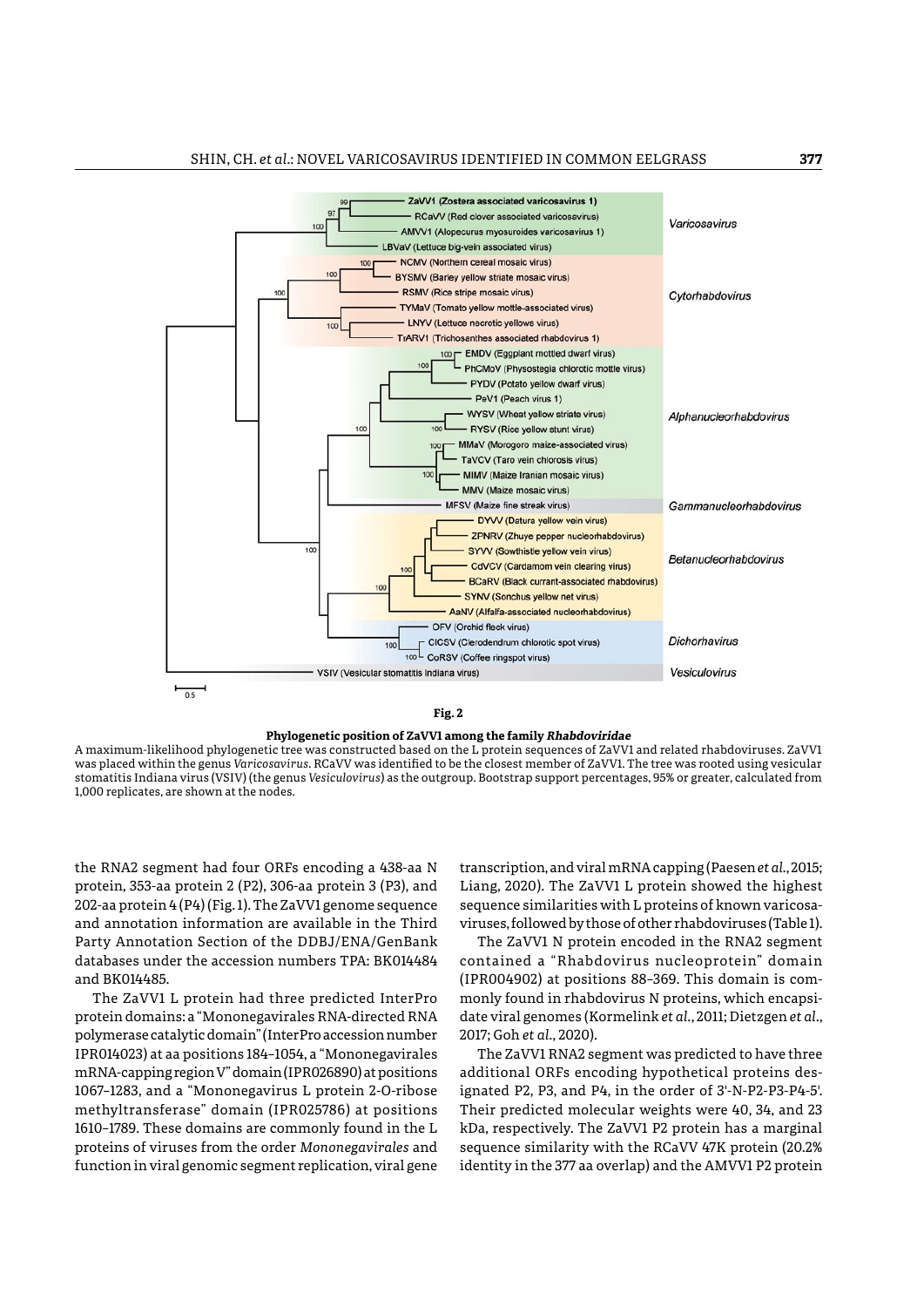

**Conserved genomic sequences in varicosavirus genomes** Putative regulatory elements possibly involved in transcription termination/polyadenylation (TTP) and transcription initiation (TI) were identified in the gene-junction regions of ZaVV1, RCaVV, AMVV1, and LBVaV. The RNA sequences are presented in the 3' to 5' direction. A sequence logo representation created from all predicted sequences is shown at the bottom. See Fig. 1 for the locations of the predicted regulatory elements in the viral genomes.

(19.4% identity in the 248 aa overlap). The RCaVV 47K and AMVV1 P2 genes are located after the N gene in the RNA2 segments of the respective viruses. The sequence similarity and shared genomic locations suggest that these proteins may have similar functions. However, no molecular function has been reported for the RCaVV 47K or AMVV1 P2 proteins (Sabbadin *et al.*, 2017; Koloniuk *et al.*, 2018b). No other sequences in the NCBI protein database yielded a significant hit with the ZaVV1 P2 protein.

The ZaVV1 P3 protein showed sequence similarity only with the LBVaV P3 protein (28.6% identity in the 241 aa overlap) and did not have any meaningful similarity to other proteins in the NCBI protein database. The LBVaV P3 protein was proposed to be involved in viral cell-tocell movement; however, no direct evidence for this phenomenon has been observed (Dietzgen *et al.*, 2017). The ZaVV1 P4 protein showed no significant similarity to known varicosavirus proteins or any other protein in the NCBI database.

To investigate the phylogenetic position of ZaVV1 among rhabdoviruses, L protein sequences were collected from three known viruses of the genus *Varicosavirus* and representative viruses of the genera *Betanucleorhabdovirus*, *Cytorhabdovirus*, *Dichorhavirus*, *Gammanucleorhabdovirus*, and *Vesiculovirus*. Pairwise sequence identities between the ZaVV1 L protein and those of the 30 rhabdoviruses were calculated (see Table 1). The ZaVV1 L protein showed 37.5%–39.4% aa sequence identity with three known varicosavirus L proteins and 21.1%–25.1% identity with the other rhabdovirus L proteins.

Multiple sequence alignment of the collected L protein sequences was performed using the MAFFT program, followed by sequence filtering using the trimAl program (Capella-Gutierrez *et al.*, 2009; Nakamura *et al.*, 2018). A maximum-likelihood phylogenetic inference obtained using the IQ-TREE program (Minh *et al.*, 2020) placed ZaVV1 within the genus *Varicosavirus*, a clade supported by 100% bootstrap value (Fig. 2). The virus closest to ZaVV1 was identified as RCaVV (bootstrap value, 99%).

Because viral genome contigs may be assembled from viral mRNAs as well as genomic RNAs and varicosavirus genes were suggested to be individually transcribed, the expression levels of ZaVV1 viral genes may affect the sequencing depths of ORFs in the genomic segments (Koloniuk *et al.*, 2018b). To validate this possibility, the sequencing depths of the ZaVV1 genomic contigs were examined by mapping high-quality RNA-seq reads to the genome sequence (see Fig. 1, top). A total of 4,237 and 23,938 reads were mapped to the RNA1 and RNA2 segments, respectively. ORFs in the RNA2 segment exhibited higher read depths than the L protein ORF in the RNA1 segment. The P3 gene showed the highest average sequencing depth. The lower depth of the L gene was in agreement with previous reports that examined other rhabdoviruses (Koloniuk *et al.*, 2018b; Goh *et al.*, 2020).

Interestingly, the sequencing depths sharply decreased at the gene-junction regions (N-P2, P2-P3, and P3-P4 in the RNA2 segment) and end regions of the last genes (P4 and L). The sharp drop in read depth may indicate the presence of a transcription termination site after each gene. A similar phenomenon of low read-depth in gene-junction regions has also been observed in other rhabdoviruses (Franova *et al.*, 2019).

Rhabdoviruses have conserved regulatory elements in gene-junction regions of their genomes, which are involved in the TTP and TI of individual viral gene mRNAs (Jackson *et al.*, 2005; Ogino and Green, 2019; Goh *et al.*, 2020; Zhou *et al.*, 2020). To identify putative conserved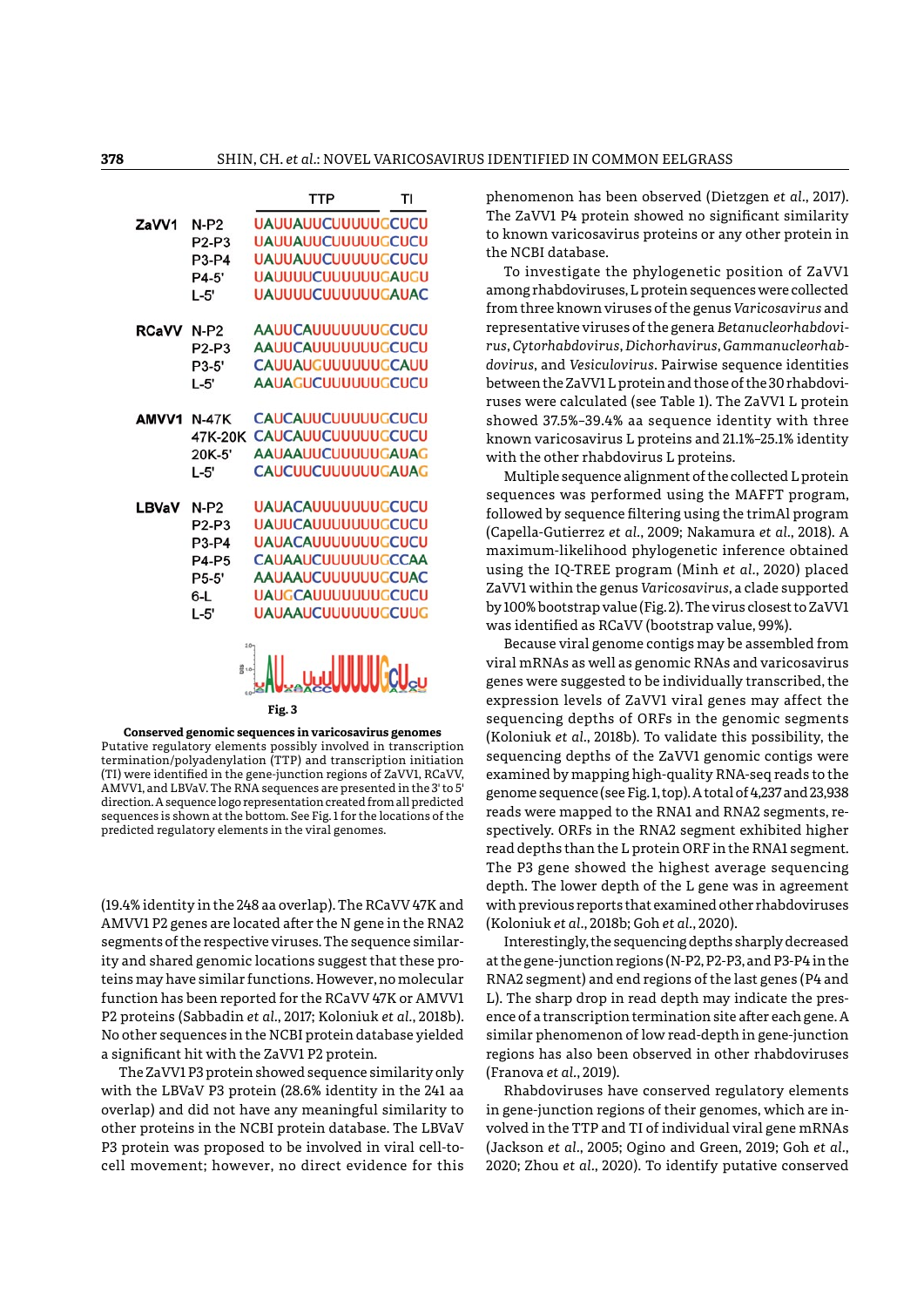elements in varicosavirus genomes, the gene-junction regions and non-coding regions (NTRs) of ZaVV1, RCaVV, AMVV1, and LBVaV were investigated. From each of the four viral genome sequences, 3'-NTRs, gene-junction regions, and 5'-NTRs were extracted. Analysis of these sequences using the MEME web server yielded an 18-nt conserved sequence motif that was present in 20 genomic regions of four varicosaviruses: five regions in ZaVV1, four regions in RCaVV, four regions in AMVV1, and seven regions in LBVaV (Fig. 3, see Fig. 1 for locations).

The consensus sequence deduced from the 20 sequences by the MEME program was 3'-HAUWMUYUUUUUUG-CUCU-5', where H is A, C, or U, W is A or U, and M is A or C. The consensus sequence can be divided into three elements: a 13-nt TTP motif, 3'-HAUWMUYUUUUUU-5', 1-nt untranscribed spacer (3'-G-5'), and 4-nt TI motif (3'-CUCU-5'). The predicted TTP/TI motifs were virtually identical to previously deduced motifs in LBVaV, AMVV1, and RCaVV (Sasaya *et al.*, 2004; Koloniuk *et al.*, 2018b).

The three gene-junction regions of the ZaVV1 RNA2 segment (N-P2, P2-P3, and P3-P4) had exactly the same sequence, 3'-UAUUAUUCUUUUU–G–CUCU-5', in which the dashes separate the TTP motif, untranscribed spacer, and TI motif. The 5'-NTRs of RNA1 and RNA2 segments had the same TTP motif sequence, 3'-UAUUUUCUUUUUU-5', which was similar to the TTP motif of the gene-junction regions. However, two ZaVV1 5'-NTRs did not have a TI motif sequence; the 5'-NTRs of RNA1 and RNA2 had 3'-AUGU-5' and 3'-AUAC-5', respectively, instead of 3'-CUCU-5'. This difference is probably due to the absence of genes after the P4 and L genes and no requirement of transcription initiation.

In conclusion, the genome sequence of a novel, bipartite, negative-sense, single-stranded RNA virus, ZaVV1, was identified from the common eelgrass transcriptome dataset. The ZaVV1 genome was predicted to contain five proteins, including the L and N proteins that are commonly shared by rhabdoviruses. Sequence comparison and phylogenetic analysis revealed that ZaVV1 is a novel virus belonging to the genus *Varicosavirus* of the family *Rhabdoviridae*. The genome sequence of ZaVV1 may be useful for studying the evolution and phylogenetic relationships of varicosaviruses.

**Acknowledgment.** This work was supported by the Chung-Ang University Graduate Research Scholarship Grants in 2021 and the National Research Foundation of Korea grant (2020R1A2C1013403) funded by the Government of Korea.

# **References**

Bailey TL, Elkan C (1994): Fitting a mixture model by expectation maximization to discover motifs in biopolymers. Proc. Int. Conf. Intell. Syst. Mol. Biol. 2, 28–36.

- Bejerman N, Debat H, Dietzgen RG (2020): The plant negativesense RNA virosphere: Virus discovery through new eyes. Front. Microbiol. 11, 588427. [https://doi.](https://doi.org/10.3389/fmicb.2020.588427) [org/10.3389/fmicb.2020.588427](https://doi.org/10.3389/fmicb.2020.588427)
- Buchfink B, Xie C, Huson DH (2015): Fast and sensitive protein alignment using DIAMOND. Nat. Methods 12, 59–60. <https://doi.org/10.1038/nmeth.3176>
- Bushmanova E, Antipov D, Lapidus A, Prjibelski AD (2019): rnaSPAdes: a de novo transcriptome assembler and its application to RNA-Seq data. Gigascience 8, giz100. <https://doi.org/10.1093/gigascience/giz100>
- Capella-Gutierrez S, Silla-Martinez JM, Gabaldon T (2009): trimAl: a tool for automated alignment trimming in large-scale phylogenetic analyses. Bioinformatics 25, 1972–1973. [https://doi.org/10.1093/bioinformatics/](https://doi.org/10.1093/bioinformatics/btp348) [btp348](https://doi.org/10.1093/bioinformatics/btp348)
- Dahl M, Deyanova D, Gutschow S, Asplund ME, Lyimo LD, Karamfilov V, Santos R, Bjork M, Gullstrom M (2016): Sediment properties as important predictors of carbon storage in Zostera marina meadows: A comparison of four European areas. PLoS One 11, e0167493. [https://](https://doi.org/10.1371/journal.pone.0167493) [doi.org/10.1371/journal.pone.0167493](https://doi.org/10.1371/journal.pone.0167493)
- Dietzgen RG, Kondo H, Goodin MM, Kurath G, Vasilakis N (2017): The family Rhabdoviridae: Mono- and bipartite negative-sense RNA viruses with diverse genome organization and common evolutionary origins. Virus Res. 227, 158–170. <https://doi.org/10.1016/j.virusres.2016.10.010>
- Dietzgen RG, Kuhn JH, Clawson AN, Freitas-Astua J, Goodin MM, Kitajima EW, Kondo H, Wetzel T, Whitfield AE (2014): Dichorhavirus: a proposed new genus for Brevipalpus mite-transmitted, nuclear, bacilliform, bipartite, negative-strand RNA plant viruses. Arch. Virol. 159, 607–619.<https://doi.org/10.1007/s00705-013-1834-0>
- Franova J, Sarkisova T, Jakesova H, Koloniuk I (2019): Molecular and biological properties of two putative new cytorhabdoviruses infecting Trifolium pratense. Plant Pathol. 68, 1276–1286.<https://doi.org/10.1111/ppa.13065>
- Goh CJ, Hahn Y (2019): Identification of a novel member of the family Betaflexiviridae from the hallucinogenic plant Salvia divinorum. Acta Virol. 63, 373–379. [https://doi.](https://doi.org/10.4149/av_2019_401) [org/10.4149/av\\_2019\\_401](https://doi.org/10.4149/av_2019_401)
- Goh CJ, Park D, Hahn Y (2020): Identification of Trichosanthes associated rhabdovirus 1, a novel member of the genus Cytorhabdovirus of the family Rhabdoviridae, in the Trichosanthes kirilowii transcriptome. Acta Virol. 64, 36–43. [https://doi.org/10.4149/av\\_2020\\_105](https://doi.org/10.4149/av_2020_105)
- Goh CJ, Park D, Hahn Y (2021): A novel tepovirus, Agave virus T, identified by the analysis of the transcriptome data of blue agave (Agave tequilana). Acta Virol. 65, 68–71. [https://doi.org/10.4149/av\\_2021\\_107](https://doi.org/10.4149/av_2021_107)
- Jackson AO, Dietzgen RG, Goodin MM, Bragg JN, Deng M (2005): Biology of plant rhabdoviruses. Annu. Rev. Phytopathol. 43, 623–660. [https://doi.org/10.1146/annurev.](https://doi.org/10.1146/annurev.phyto.43.011205.141136) [phyto.43.011205.141136](https://doi.org/10.1146/annurev.phyto.43.011205.141136)
- Koloniuk I, Franova J, Sarkisova T, Pribylova J (2018a): Complete genome sequences of two divergent isolates of strawberry crinkle virus coinfecting a single strawberry plant. Arch. Virol. 163, 2539–2542. [https://doi.](https://doi.org/10.1007/s00705-018-3860-4) [org/10.1007/s00705-018-3860-4](https://doi.org/10.1007/s00705-018-3860-4)